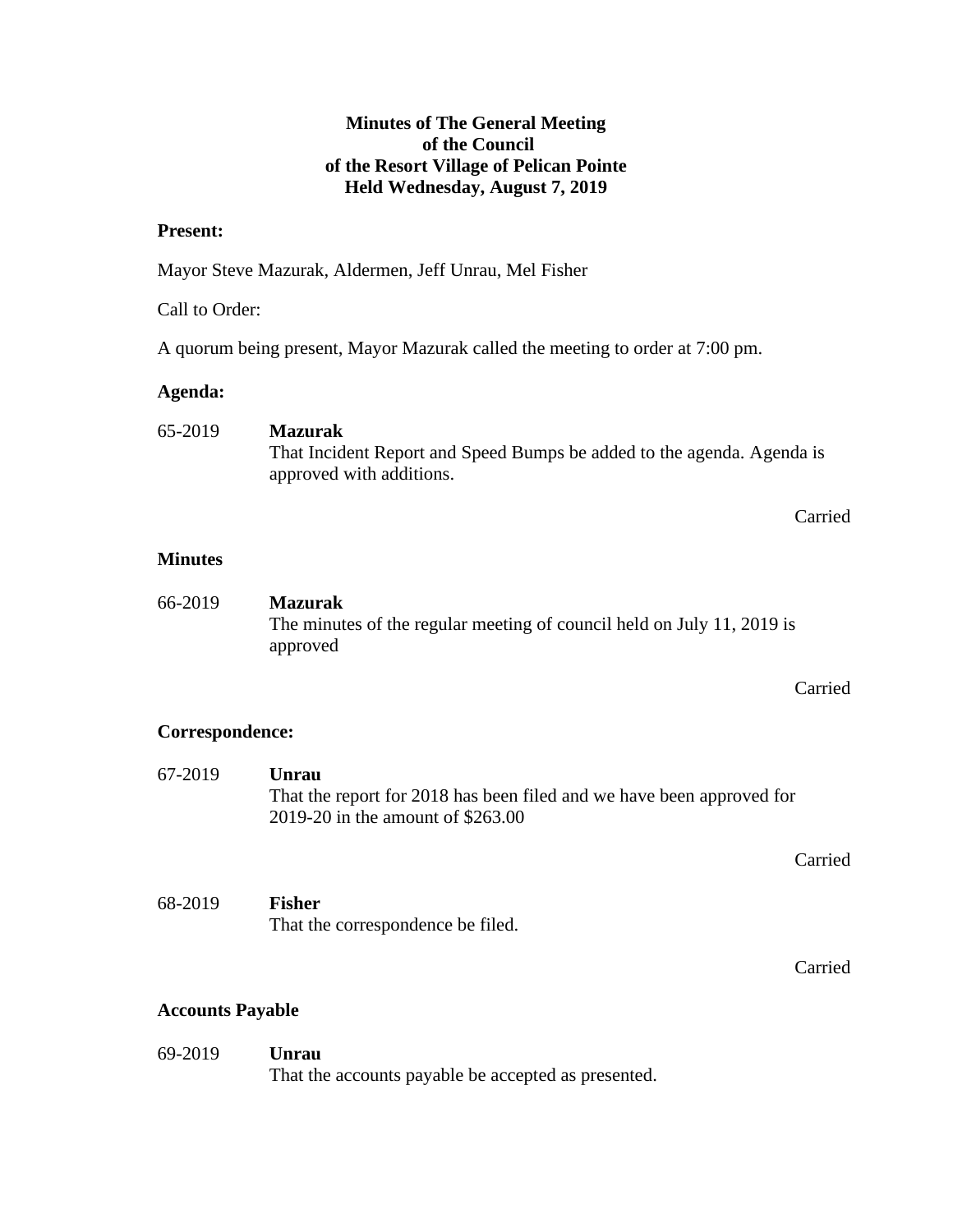#### Carried

## **New Business: Speed Bumps**

#### 70-2019 **Unrau** That the village has had a request for speed bumps at the entrance to the village, we will add them and monitor the speed within the village.

Carried

## **Incident Report**

#### 71-2019 **Mazurak**

That an incident report has been files concern a dog violation. Upon reviewing and researching the Saskatchewan Municipal Acts for definition of dangerous animals, the classifications are insignificant, minor, moderate, severe, or fatality. It is concluded as an insignificant incident. Mayor Mazurak will correspond to both parties involved. Clerk to prepare a form to be used in the future for reporting.

Carried Unanimously

#### **Dutch Elm Disease**

#### 72-2019 **Mazurak**

That a case of Dutch Elm Disease has been reported to council. Residents are reminded that elm trees are not to be pruned between April 1<sup>st</sup> and September 1<sup>st</sup> and that residents are responsible to remove and dispose of their own tree affected with this disease.

Carried

#### **Old Business Planning Committee**

## 73-2019 **Fisher** That the council will continue to work with the suggestions for improving the area at the main beach.

Carried